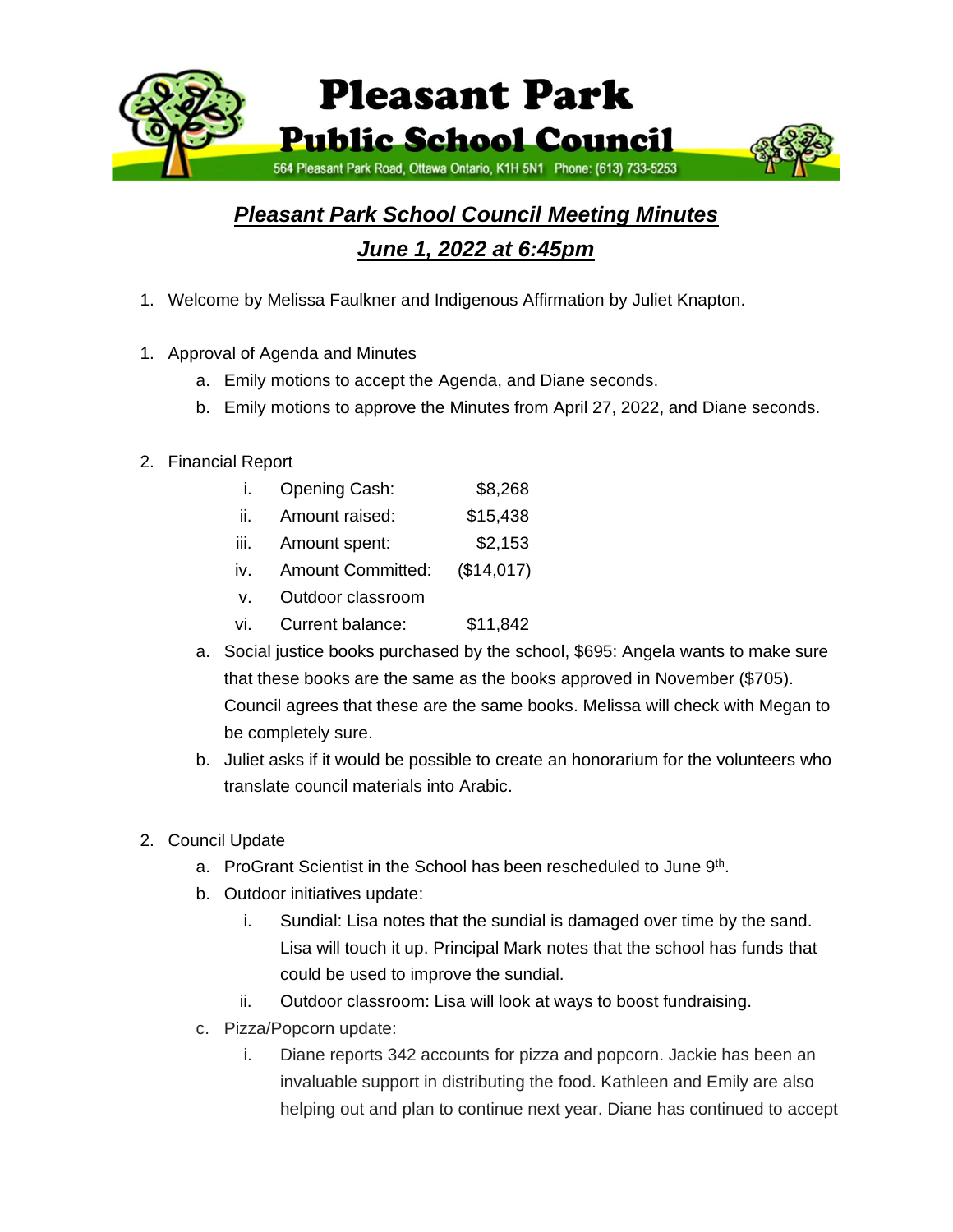

## **Pleasant Park Public School Council**



564 Pleasant Park Road, Ottawa Ontario, K1H 5N1 Phone: (613) 733-5253

new orders, but she will not accept any further orders this year. Extra pizza has been left for staff in the staff room. Discussion about what to do with the extra pizza. Do we want to figure out a way to distribute to families that could benefit from it? Diane will prepare a message for Mark to add to the newsletter to ask families if they are interested.

- ii. Popcorn: Papa Jacks is struggling to keep up with orders.
- d. School Clothing update: 83 items ordered. Fewer than items were donated. We make a very small amount of money on each clothing item because we round prices up, and Mark has contributed \$100, so we have around \$200 available to purchase additional clothing. Council agrees to use the money to purchase school t-shirts in a few sizes.
- e. Yearbook: Diane reports 128 yearbooks purchased, 21 donated, so 149 altogether. We only have 150 books, and there is still more demand. In past years we have ordered more books, but there was uncertainty this year because the yearbook was put together later than usual. Diane will set up a waitlist and will look into whether it is possible to order more. As there were many more donated books than usual, Diane will approach people who donated books to ask if they would like to be reimbursed, to free up some books to be sold to people on the wait list.
- f. End of year BBQ/ A taste of Pleasant Park: Diane reports lots of success so far. Still looking at including halal and Indian food. Entertainment will include bubble show, Luv to Groove, end the night at 6:15-7:00pm with bilingual magic show. Cost \$1000. Barbecue rental is \$1000. Balloons \$200. People will also be encouraged to bring their own food. Diane is hoping the event will break even, but could need up to \$2000 if it isn't possible to cover. Ordering will be online. There will be 10-15 families that need to use paper, and they will be able to pick the forms up at the school office. Teachers will distribute paper flyers to students.
	- **i. Emily motions up to \$2000 for the year-end celebration, and Juliet seconds. Motion approved.**
- g. Diversity & Inclusion update: Juliet reports that we secured Arabic and Dari translations.
- 3. Decision Items
- 4. Teacher rep update